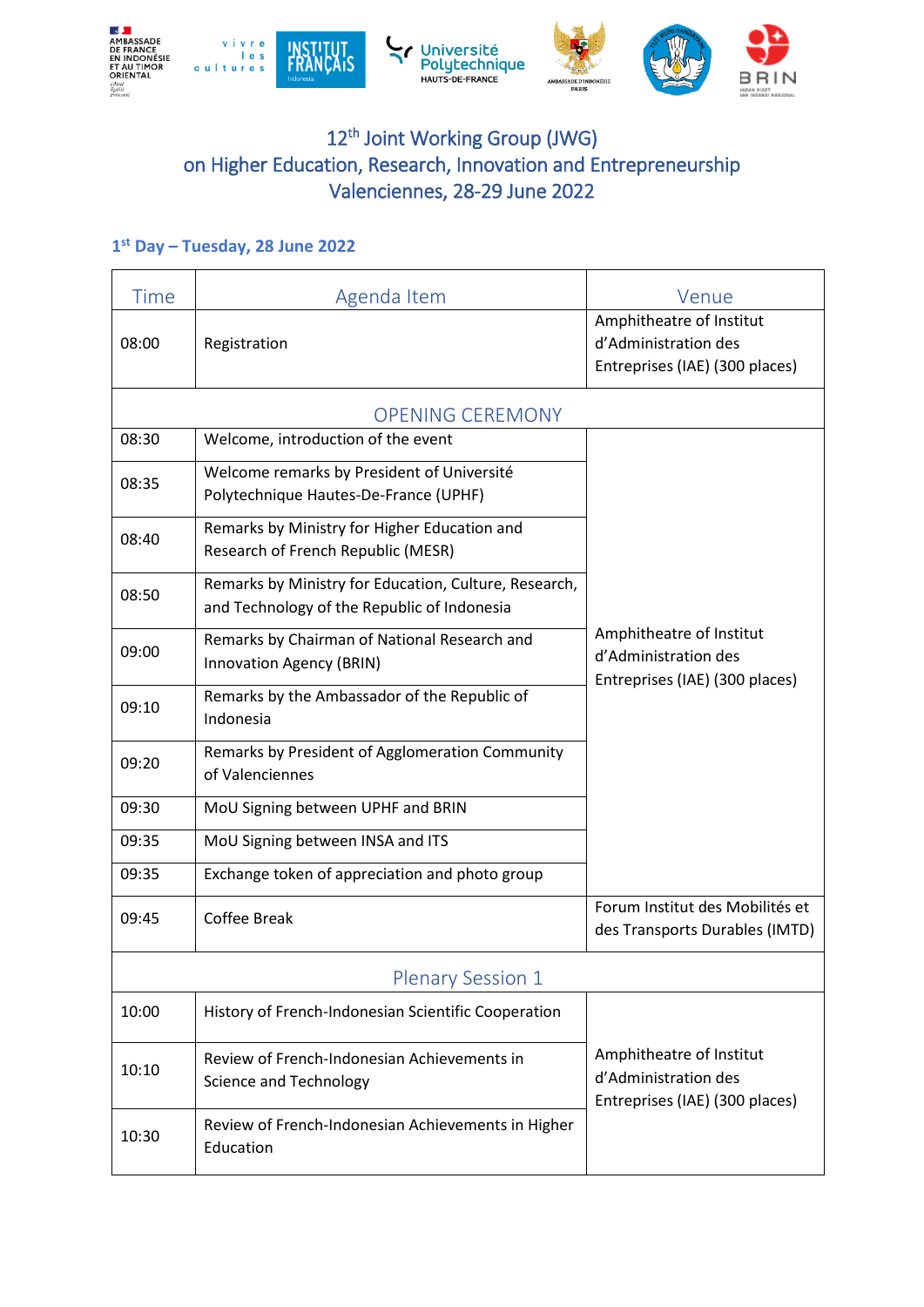









| nsa<br>teruité |                                                                    |                                                                   |
|----------------|--------------------------------------------------------------------|-------------------------------------------------------------------|
| 10:50          | Research in France: Focus on Innovation and French<br>Open Science |                                                                   |
| 11:10          | Indonesia's Research and Innovation Strategy 2022-<br>2024         |                                                                   |
| 11:30          | International Consortium for Vocational Higher<br>Education        |                                                                   |
| 11:50          | <b>European Funding Instruments</b>                                |                                                                   |
| 12:00          | Lunch Break                                                        | Forum Institut des Mobilités et<br>des Transports Durables (IMTD) |
|                |                                                                    |                                                                   |

## Plenary Session 2

| 13:30 | BRIN's Innovative Research Projects and Global Vision   Amphitheatre of Institut |                                                        |
|-------|----------------------------------------------------------------------------------|--------------------------------------------------------|
| 13:50 | <b>Break</b>                                                                     | d'Administration des<br>Entreprises (IAE) (300 places) |
|       |                                                                                  |                                                        |

| Parallel Session 1: Collaborations in Higher Education |                                                                    |                                                                                    |
|--------------------------------------------------------|--------------------------------------------------------------------|------------------------------------------------------------------------------------|
| 14:00                                                  | Introduction to participants                                       | Amphitheatre of Institut<br>d'Administration des<br>Entreprises (IAE) (300 places) |
| 14:05                                                  | Kampus Merdeka "Opportunities and Expectations"                    |                                                                                    |
| 14:20                                                  | Question and Answer / Discussion                                   |                                                                                    |
| 14:40                                                  | Round Table on Higher Education for Technology                     |                                                                                    |
| 15:00                                                  | <b>Discussion</b>                                                  |                                                                                    |
| 15:20                                                  | Collaboration on Vocational Higher Education: an<br>example        |                                                                                    |
| 15:35                                                  | <b>Discussion</b>                                                  |                                                                                    |
| 15:45                                                  | Coffee break                                                       | Forum Institut des Mobilités et<br>des Transports Durables (IMTD)                  |
| 16:00                                                  | Big cities: The Cores Places of Global Contemporary<br>Development | Amphitheatre of Institut<br>d'Administration des                                   |
|                                                        | Green and autonomous mobility                                      | Entreprises (IAE) (300 places)                                                     |
| 17:00                                                  | Visit to laboratories, Platforms (by registration);                |                                                                                    |
|                                                        | Visit to IUT (for Polytechnics)                                    |                                                                                    |
| 18:00                                                  | End                                                                |                                                                                    |

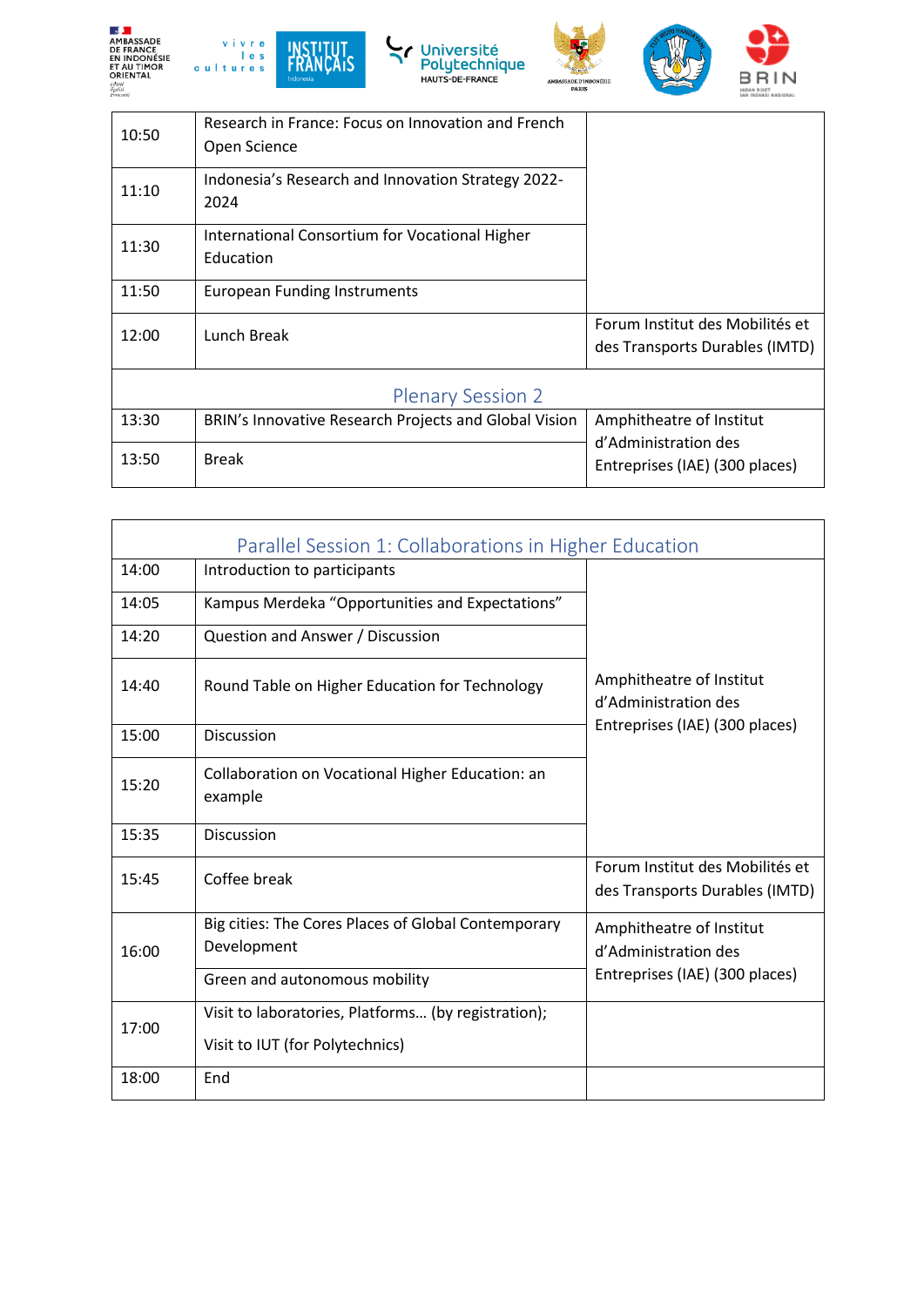









| Parallel Session 2: Meeting of French Research Centers and Indonesian<br>research organizations |                                                                                                    |                                 |
|-------------------------------------------------------------------------------------------------|----------------------------------------------------------------------------------------------------|---------------------------------|
| 14:00                                                                                           | Introduction to participants                                                                       |                                 |
| 14:05                                                                                           | <b>Presentation of CNES</b>                                                                        |                                 |
| 14:20                                                                                           | Presentation of Research Organization for<br><b>Aeronautics and Space BRIN</b>                     |                                 |
| 14:35                                                                                           | <b>Presentation of CEA</b>                                                                         |                                 |
| 14:50                                                                                           | Presentation of Research Organization for Nuclear<br><b>BRIN</b>                                   | Auditorium at Forum Institut    |
| 15:05                                                                                           | Presentation of Museum of Natural History of Paris                                                 | des Mobilités et des Transports |
| 15:20                                                                                           | <b>Presentation of EFEO</b>                                                                        | Durables (IMTD)                 |
| 15:35                                                                                           | Presentation of Research Organization for Earth<br><b>Sciences and Maritime BRIN</b>               |                                 |
| 15:50                                                                                           | <b>Presentation of CNRS</b>                                                                        |                                 |
| 16:05                                                                                           | <b>Presentation of CIRAD</b>                                                                       |                                 |
| 16:20                                                                                           | Presentation of Research Organization for Life<br>Sciences, Environment, Food and Agriculture BRIN |                                 |
| 16:35                                                                                           | <b>Presentation of IRD</b>                                                                         |                                 |
| 16:50                                                                                           | Discussion and restitution                                                                         |                                 |
| 18:00                                                                                           | End                                                                                                |                                 |
| 18:10                                                                                           | Cocktail                                                                                           | Forum IMTD                      |

End of 1<sup>st</sup> Day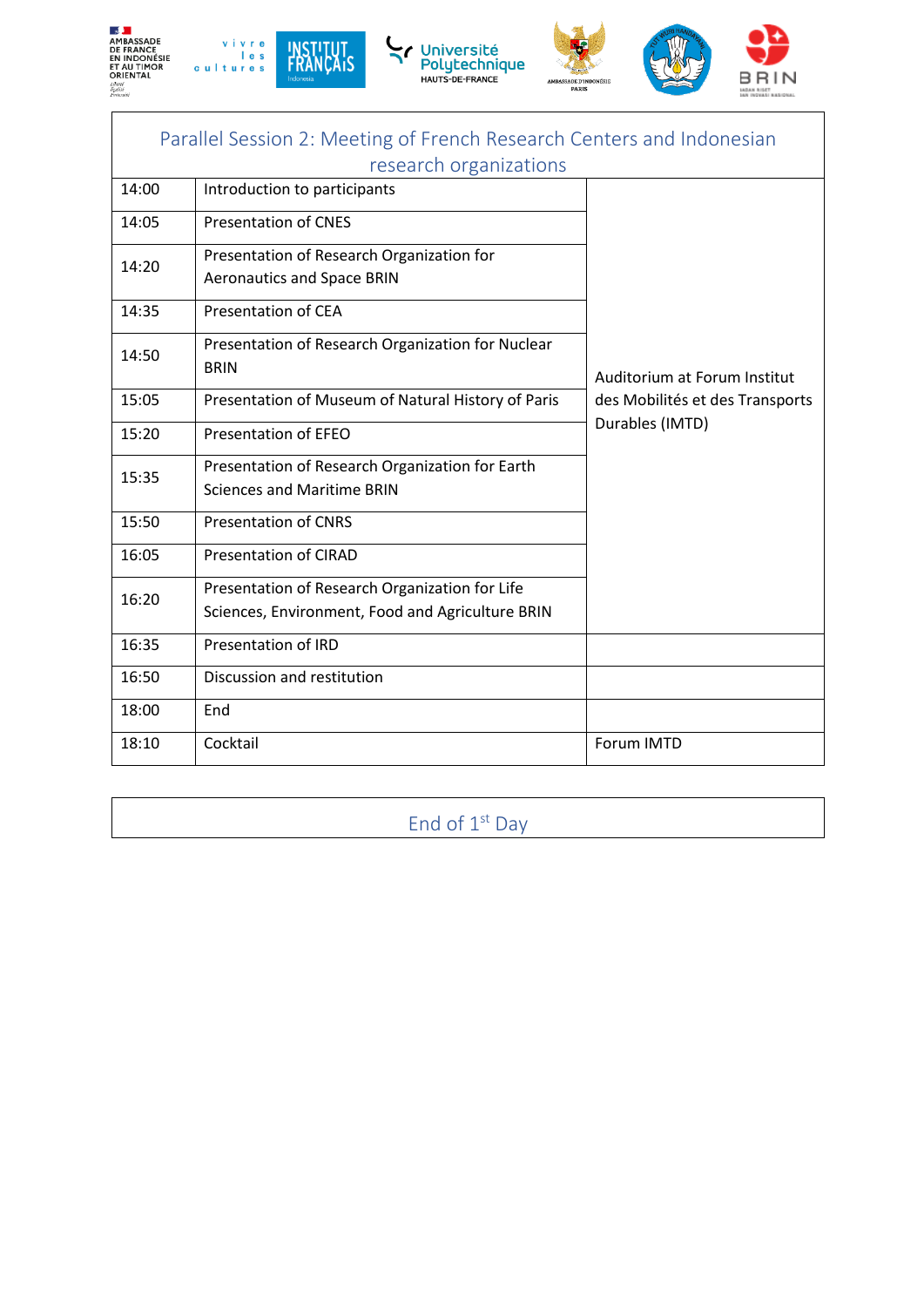











## **2 nd Day – Wednesday, 29 June 2022**

| Time                                      | Agenda Item                                                                                                                                                                           | Venue                                        |  |
|-------------------------------------------|---------------------------------------------------------------------------------------------------------------------------------------------------------------------------------------|----------------------------------------------|--|
| Thematic workshops<br>8 parallel sessions |                                                                                                                                                                                       |                                              |  |
| $08:30 -$<br>10:30                        | 1.<br>Marine and maritime science, ecology,<br>environmental science<br>Prof. Nathalie Bourgougnon (UBS)<br>Prof. Ocky Karna Radjasa (BRIN)<br>$\overline{\phantom{0}}$               | Room 201 - IAE Building                      |  |
|                                           | 2. Biology, health and medicine<br>Prof. Roger Frutos (CIRAD)<br>Prof. Muh. Nasrum Massi (UNHAS)                                                                                      | Room 206 - IAE Building                      |  |
|                                           | Food security and agriculture<br>3.<br>Dr. Olivier Gibert (CIRAD)<br>Dr. Iman Hidayat (BRIN)                                                                                          | Room 207 - IAE Building                      |  |
|                                           | 4. Engineering, Mechanics, Aeronautics and Energy<br>(Renewable and alternative energy)<br>Dr. Thierry Maré (Université de Rennes-1)<br>Prof. Kadarsah Suryadi (Universitas Trisakti) | Room 208 - IAE Building                      |  |
|                                           | 5. Information, communication and technology<br>Prof. Iyad Dayoub (UPHF)<br>Mr. Rachman S. Marjianto (UNAIR)                                                                          | Room 303 - IAE Building                      |  |
|                                           | Social sciences and humanities<br>6.<br>Dr. Philippe Grangé (Univ. de la Rochelle)<br>Prof. Dodik R. Nurrochmat (IPB)<br>$-$                                                          | Room 304 - IAE Building                      |  |
|                                           | 7. Key points for building a European consortium<br>Dr. Stéphane Roy (IMT Atlantique)<br>Prof. Faisal Fathani (KEMDIBUDRISTEK)                                                        | Room 305 - IAE Building                      |  |
|                                           | 8. Tourism<br>Prof. Arnaud Huftier (UPHF)<br>Dr. Ketut Budarma (Poltel Bali)                                                                                                          | Room 202 - IAE Building                      |  |
| 10:30                                     | Coffee Break                                                                                                                                                                          |                                              |  |
| Parallel Session 3: Speed Dating          |                                                                                                                                                                                       |                                              |  |
| $10:45 -$<br>12:30                        | Speed-dating university + posters (Booth<br>1.<br>exhibitions)<br>2. Speed-dating for networking and projects                                                                         | Rooms Laboratorium, Lexica                   |  |
|                                           | building for research stakeholders, including<br>French companies                                                                                                                     | and Agora at IMTD                            |  |
| Parallel Session 4: High Level Meeting    |                                                                                                                                                                                       |                                              |  |
| $10:45 -$<br>12:30                        | Opening remarks by both delegations                                                                                                                                                   |                                              |  |
|                                           | Evaluation on Current Indonesia-France Joint<br>Working Group (JWG)                                                                                                                   | Room Creatio-Concilio of IMTD<br>(24 places) |  |
|                                           | <b>Evaluation on PHC Nusantara</b>                                                                                                                                                    |                                              |  |
|                                           | Historic statistics                                                                                                                                                                   |                                              |  |